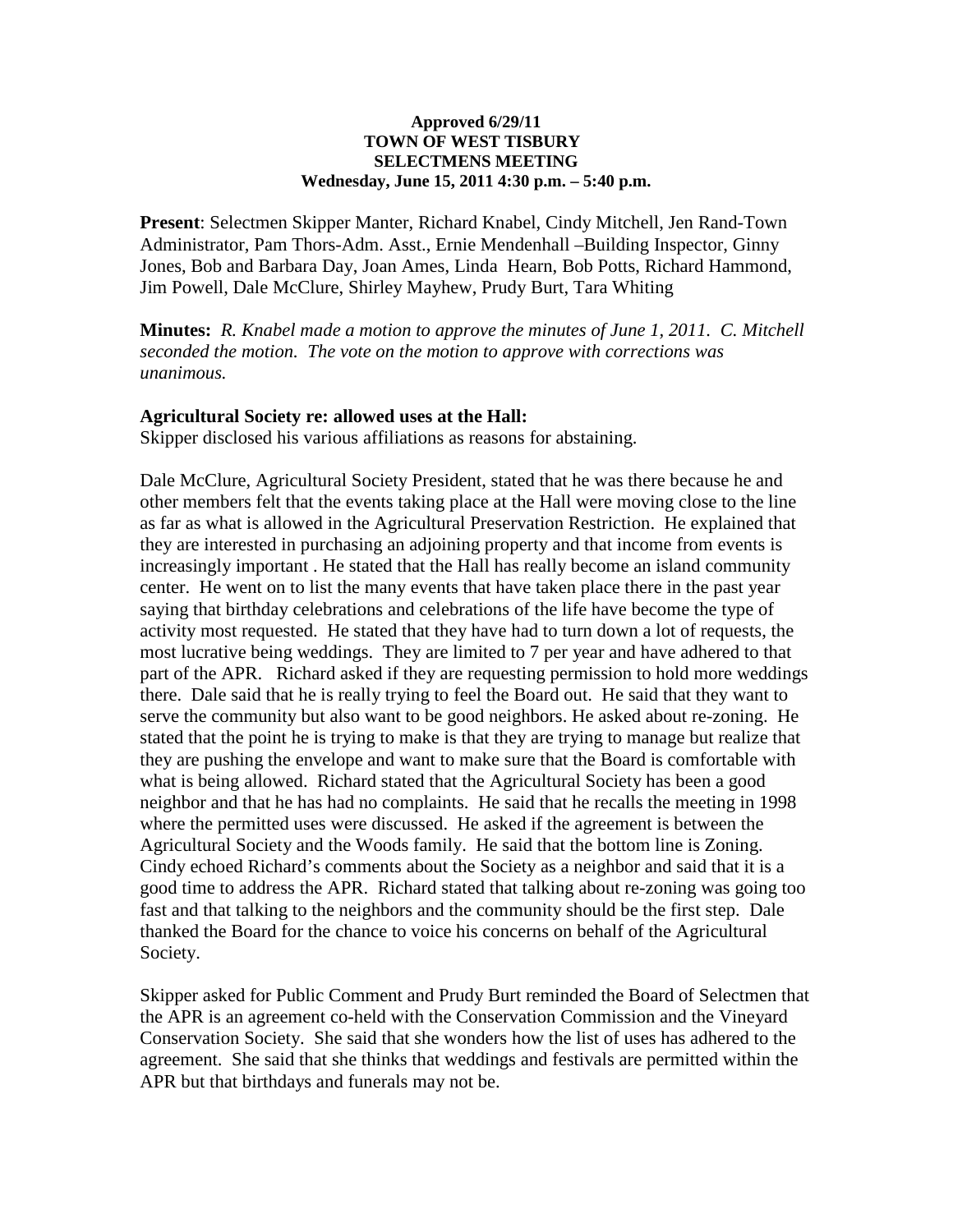Ginny Jones said that the APR and the zoning issues are very different and need to be approached in different ways. She said that she has spoken to the Woods family and that they are very interested in these issues. She thinks that the first step in the process should be to speak with them. In closing, Dale suggested a meeting with neighbors and the Woods family at the Agricultural Hall.

**Mill Pond dam gift to town:** Jen said that she told the Garden Club that the town would continue on with the insurance and care of the dam and that the article to accept the gift would be on the next Town Meeting Warrant. Skipper said that we definitely want to proceed with acceptance of this gift to the town.

**Taxi Seatbelt Regulations:** Skipper spoke about the fact that taxis are exempt from the laws regarding child safety seats in vehicles. He would like to recommend that the taxis be required to comply with the state's child safety regulations. Richard asked whether the other island towns required this compliance. Jen said that this issue has not been addressed in the other towns. Richard suggested that this is really an island wide issue. Jen said that it had been on the agenda of the All Island Selectmen Association. Skipper said that he would at least like to see a public hearing on the matter. Cindy asked if they could hold a hearing and invite the other island towns. Richard asked if legally the town could adopt a requirement such as this. Jen said that usually the town's requirements can be more restrictive than the state's. Richard said that he felt that this needs to be an island wide discussion. Cindy said that she would like information about other towns in the state. All agreed that more information was needed to proceed.

**Library Building Committee:** The letter from Linda Hearn, Chairman of the Board of Library Trustees was discussed. She asked the Board to approve the appointment of Erik Lowe to the Library Building Committee.

## *R. Knabel made a motion to approve the appointment. C. Mitchell seconded the motion. The vote on the motion was unanimous in favor.*

**Fence Viewers-Jim Powell:** Jim recommended that the Board approve the appointment of Richard Hammond as the third fence viewer. Skipper said that the positions are ussually advertised before an appointment is made. Richard stated that he would prefer to be consistent. Jen will advertise the position and the Board will make the appointment at the appropriate time. Jim added that he hopes the Town will utilize the fence viewers as another set of eyes when a property needs to be inspected to aid in conflict resolution.

**Beer and Wine Legislation, Can it be split?:** Skipper explained that he feels that the issue is really made up of two separate questions and that they should be dealt with individually. He would like to ask the state to consider the issues separately. Cindy said that the final vote at Town Meeting was to go forward with both issues together. She questioned the legality of making such a change. Richard concurred, stating that he felt that they have to support the article voted at Town Meeting. Ginny Jones said that this Town Meeting vote represents a major change for the town and that by the time the vote was taken, it was very late and a lot of people had already left. She said that the